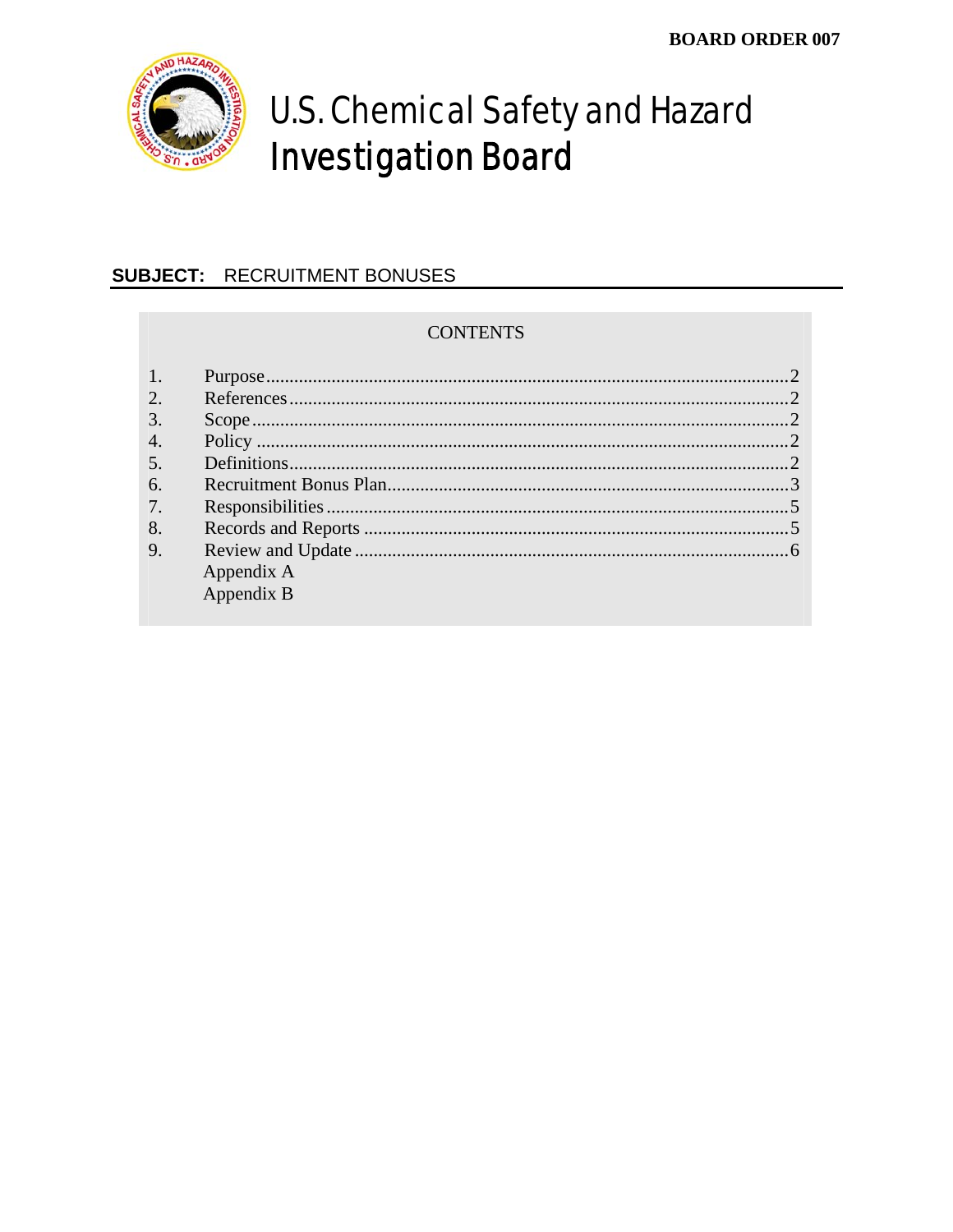- 1. **PURPOSE.** This order establishes general policies and procedures for the administration of recruitment bonuses at the United States Chemical Safety and Hazard Investigation Board (CSB).
- 2. **REFERENCES.** This policy is intended to implement 5 U.S.C. sections 5753 and 5 C.F.R. section 575.101 et seq.
- 3. **SCOPE.** The provisions of this order apply to all current or newly appointed CSB employees serving under an appointment without time limitation in the positions below:
	- a. Positions in the General Schedule paid under 5 U.S.C. section 5332;
	- b. Senior-level, scientific or professional positions; and
	- c. Senior Executive Service (SES) positions except those considered noncareer appointee positions as defined in 5 U.S.C. § 3132(a).

### 4. **POLICY.**

- a. **Recruitment bonuses.** The CSB is authorized to pay a lump sum recruitment bonus of up to 25 percent of annual basic pay to a newly appointed employee or an individual to whom a written offer of employment has been made, provided the CSB has determined that, in the absence of such a bonus, it would have difficulty filling the position with a high quality candidate. Recruitment bonus determinations shall be made before the employee actually enters on duty.
- b. Each determination for a bonus/allowance will be made on a case-by-case basis, unless a blanket agreement has been approved by the Chairperson or Board Member delegated personnel authority under Board Order 003 for paying recruitment/relocation bonuses. With Office of Personnel Management (OPM) approval, the Chairperson or Board Member delegated personnel authority under Board Order 003 may request exceptions to case-by-case determinations.

#### 5. **DEFINITIONS.**

**Commuting area** means the geographic area that normally is considered one area for employment purposes. It includes any population center (or two or more neighboring ones) and the surrounding localities where people live and reasonably can be expected to travel daily back and forth to work. A fuller definition of **commuting area** for purposes of this policy is contained at 5 C.F.R. section 575.203.

#### **Employee** means--

(a) An employee of the CSB who is newly appointed; or

 (b) An individual not yet employed who has received a written offer to be newly appointed and has signed a written service agreement in accordance with this policy prior to payment of a recruitment bonus.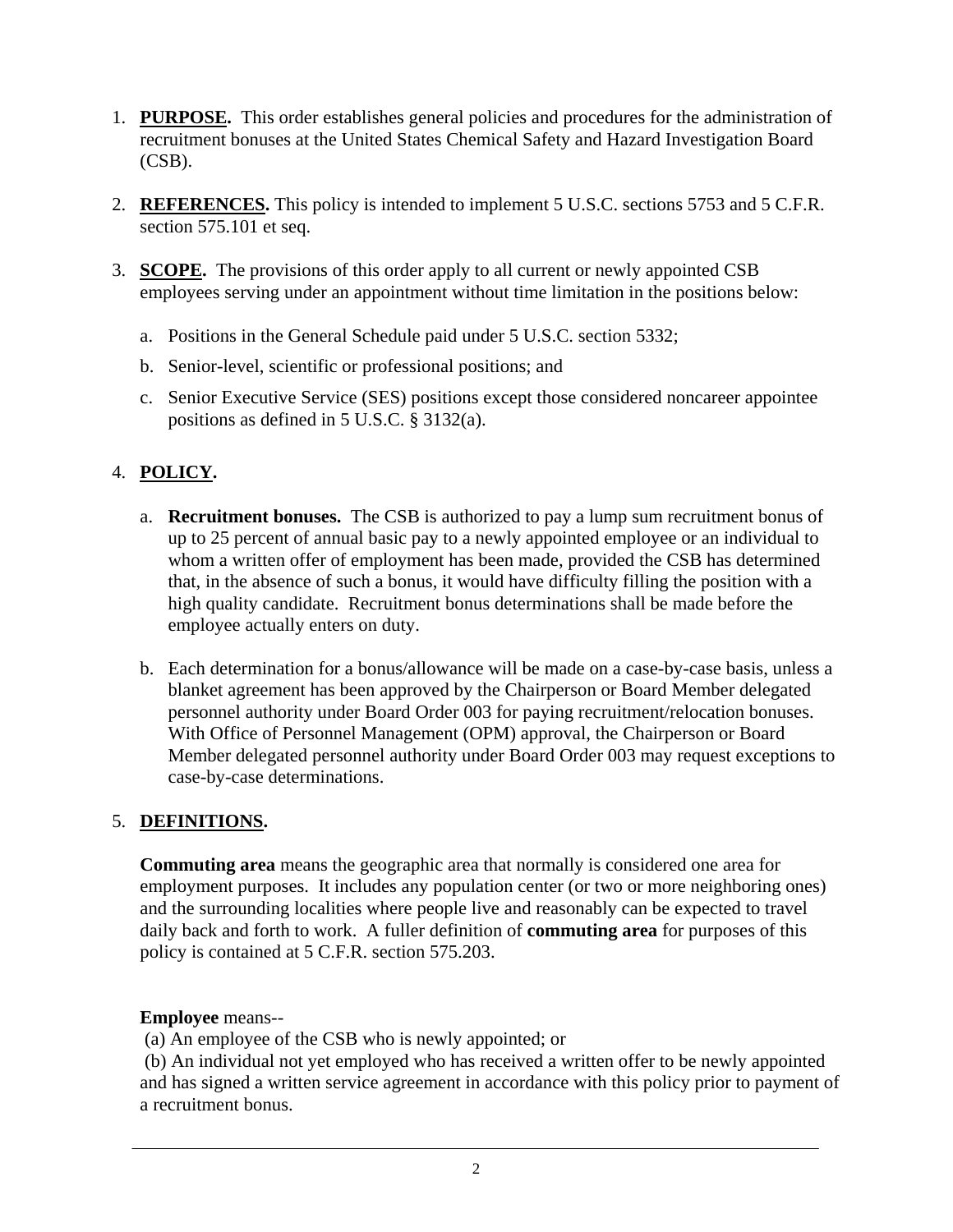**Involuntarily separated** refers to a separation initiated by the CSB against the employee's will and without his or her consent for reasons other than cause on charges of misconduct or delinquency. An involuntary separation includes a separation resulting from the employee's actual inability to do the work following genuine efforts to do so, but does not include a separation under 5 CFR section 752 or an equivalent procedure for reasons that involve culpable wrongdoing on the part of the employee. In addition, when an employee is separated because he or she declines to accept reassignment outside his or her commuting area, the separation is involuntary if the employee's position description or other written agreement does not provide for such reassignment. However, an employee's separation is not involuntary if, after such a written mobility agreement is added, the employee accepts one reassignment outside his or her commuting area, but subsequently declines another such reassignment.

#### **Newly appointed** refers to--

 (a) The first appointment, regardless of tenure, as an employee of the Federal Government; or

 (b) An appointment as an employee of the Federal Government following a break in service of at least 90 days from the candidate's last period of Federal employment, other than--

 (1) Employment under the Student Educational Employment Program under 5 C.F.R. section 213.3202:

(2) Employment as a law clerk trainee under 5 C.F.R. section 213.3102(e) of this chapter;

 (3) Employment while a student during school vacations under a short-term temporary appointing authority;

 (4) Employment under a provisional appointment designated under 5 C.F.R. section 316.403 if the new appointment is permanent and immediately follows the provisional appointment; or

 (5) Employment under a temporary appointment that is neither full-time nor the principal employment of the candidate.

**Rate of basic pay** means the rate of pay fixed by law or administrative action for the position to which the employee is or will be newly appointed before deductions and including any special rate under 5 CFR part 530, subpart C, or similar payment under other legal authority, and any locality based-comparability payment, but excluding additional pay of any other kind.

 **Service agreement** means a written agreement between the CSB and a newly appointed employee under which the employee agrees to a specified period of employment with the CSB in return for payment of a recruitment bonus.

**Maximum payment** means a lump sum payment of up to 25% of basic pay as defined above.

#### 6. **RECRUITMENT BONUS PLAN.**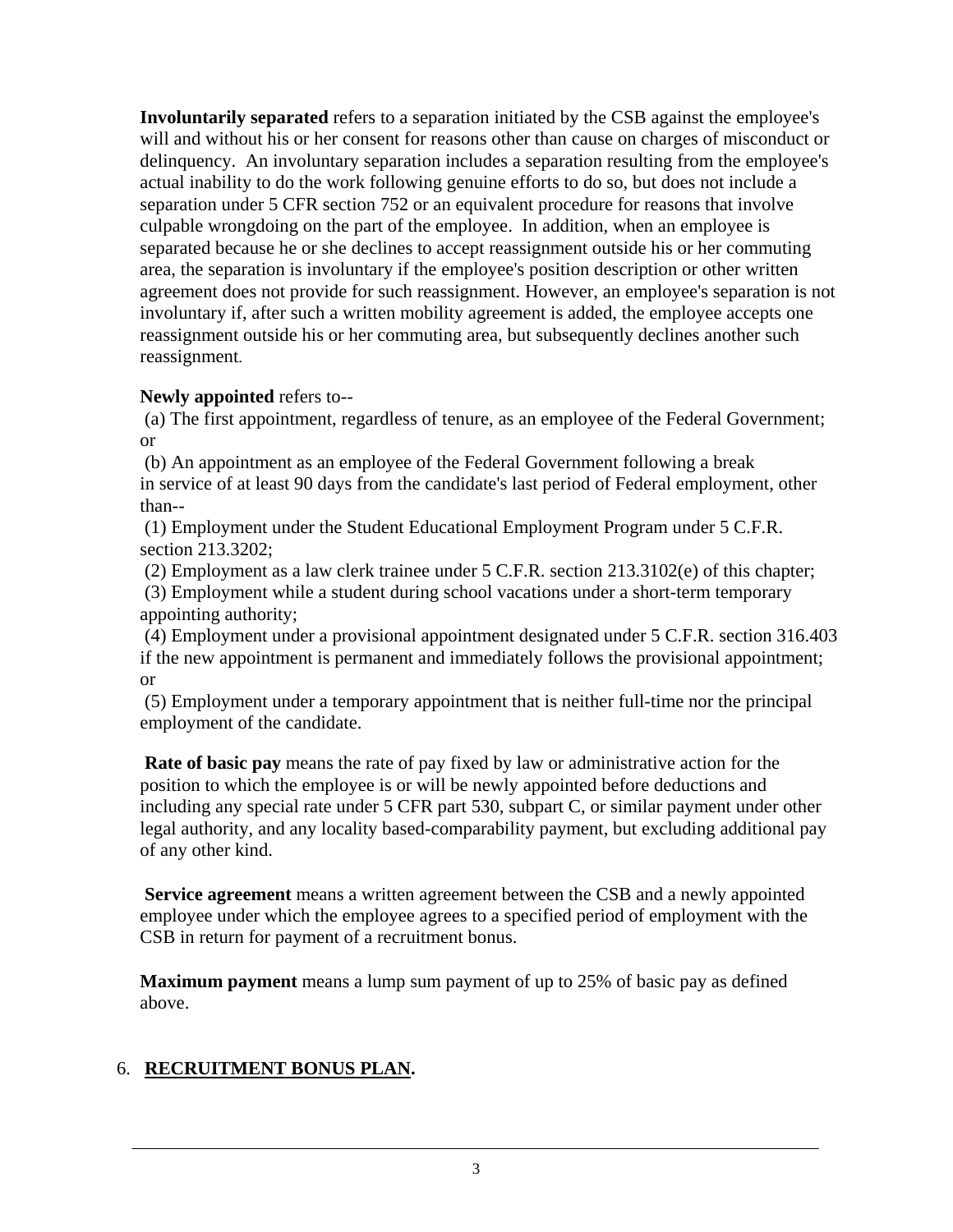- a. **Approval authority.** The Chairperson or Board Member delegated personnel authority under CSB Order 003 is hereby authorized to review and approve payment of recruitment bonuses. When necessary to make a timely offer of employment, the Chairperson or Board Member delegated personnel authority under CSB Order 003 may establish criteria in advance based on identification of qualifications typically possessed by high quality candidates for a specific position or other similar positions and authorize Office Directors to offer a recruitment bonus (in an amount within a pre-established range) to any high quality candidate without further review or approval.
- b. **Criteria for payment.** Each bonus paid under this subpart shall be based on a written determination that, in the absence of such a bonus, the CSB would encounter difficulty in filling the position. Such a determination shall be made before the employee actually enters on duty in the position for which he or she was recruited. The CSB may target groups of positions that have been difficult to fill in the past or that may be difficult to fill in the future and may make the required written determination to offer a recruitment bonus on a group basis.

 In determining whether a recruitment bonus should be paid and in determining the amount of any such payment, the CSB shall consider the following factors, as applicable in the case at hand:

- The success of recent efforts to recruit candidates for similar positions, including indicators such as offer acceptance rates, the proportion of positions filled, and the length of time required to fill similar positions;
- Recent turnover in similar positions;
- Labor-market factors that may affect the ability of the CSB to recruit candidates for similar positions now or in the future;
- Special qualifications needed for the position; and
- The practicality of using the superior qualifications appointment authority provided by 5 U.S.C. section 5333 and 5 C.F.R. section 531.203(b) alone or in combination with a recruitment bonus.
- c. **Payment of Recruitment Bonus.** Prior to payment of any recruitment bonus, the employee must enter into a service agreement in the form attached to this order as Appendix B. The minimum period of employment to be established under a service agreement for a recruitment bonus shall be 12 months, but cannot exceed 4 years The employee must maintain a rating of record of "Fully Successful" or higher throughout the period of the service agreement A recruitment bonus shall be calculated as a percentage of the employee's annual rate of basic pay (not to exceed 25 percent) and paid as a lump sum. A recruitment bonus shall not be considered a part of an employee's rate of basic pay for any purpose.

The CSB may not authorize a recruitment incentive that exceeds the aggregate limitation on pay under 5 CFR part 530, subpart B.

#### d. **Repayment of a recruitment bonus.**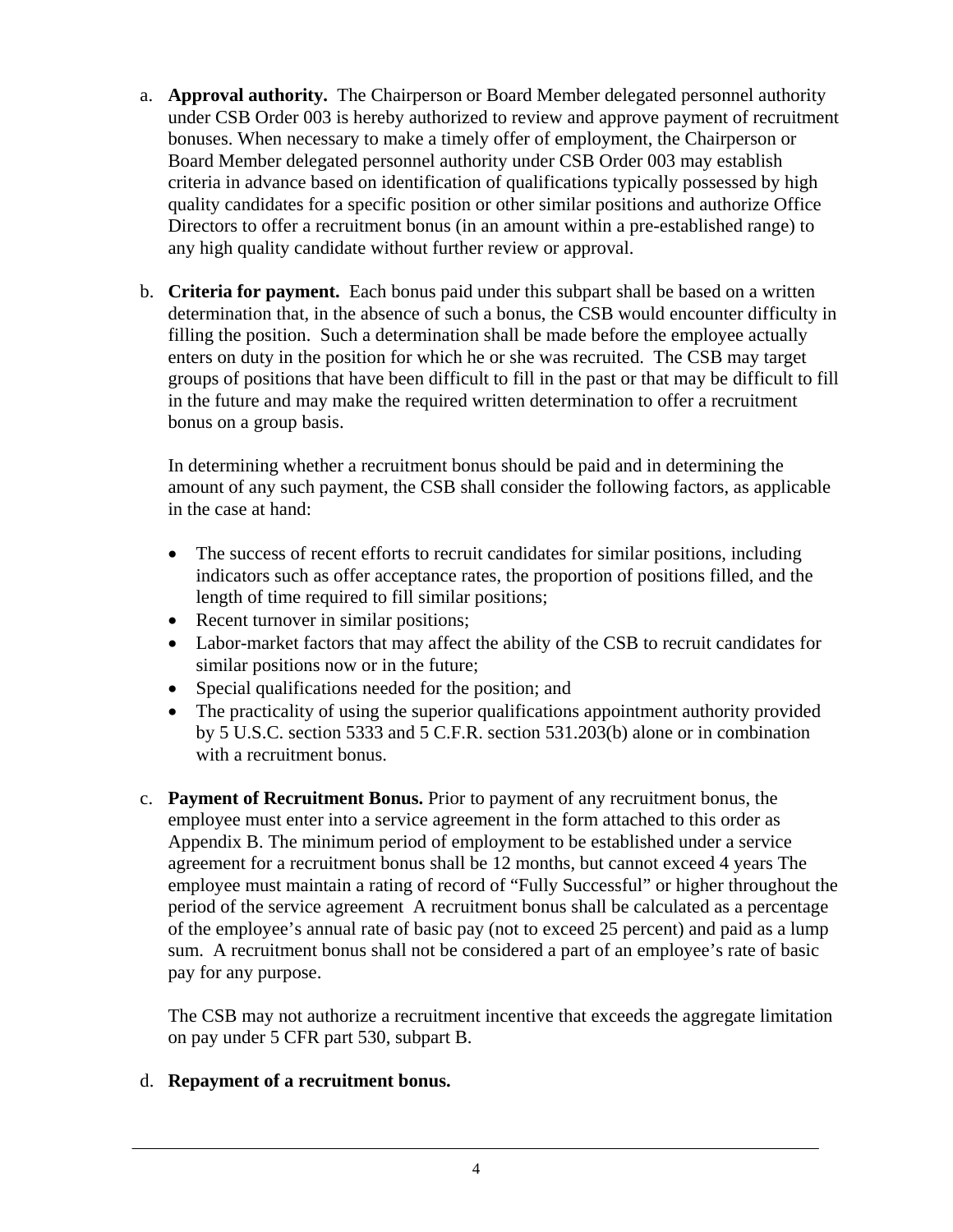- 1) Except as provided in paragraph 4 of this section, an employee who fails to complete the period of employment established under a service agreement, or whose rating of record falls below "Fully Successful" during the period established under the service agreement, shall be indebted to the Federal Government and shall repay the recruitment bonus on a pro rata basis. The amount to be repaid shall be determined by providing credit for each full month of employment completed by the employee at the appropriate performance level under the service agreement.
- 2) Failure to complete the period of employment established under a service agreement occurs when the employee's service with the CSB terminates before the employee completes the period of employment specified in the service agreement, or when the employee receives a rating of record less than "Fully Successful."
- 3) Amounts owed by an employee under paragraph 1 of this section shall be recovered from the employee under the agency's regulations for collection by offset from an indebted Government employee under 5 U.S.C. section 5514 and 5 C.F.R. section 550.
- 4) Paragraph 1 of this section does not apply when an employee fails to complete a period of employment established under a service agreement because the employee is involuntarily separated.
- 5) A right of recovery of an employee's debt under 5 U.S.C. section 5514 may be waived in whole or in part by the Chairperson or Board Member delegated personnel authority under CSB Order 003 if he or she determines that recovery would be against equity and good conscience or against the public interest.

#### e. **Higher level review and approval.**

- 1) Except as provided in paragraph 2 of this section, each determination to pay a recruitment bonus, including the amount of such bonus, shall be reviewed and approved by an official of the CSB who is at a higher level than the official who made the initial recommendation, unless there is no official at a higher level in the CSB.
- 2) When necessary to make a timely offer of employment, a higher level official may establish criteria for offering recruitment bonuses in advance and authorize the recommending official to offer a recruitment bonus (in any amount within a preestablished range) to any candidate without further review or approval.

## 7. **RESPONSIBILITIES.**

- a. **Office Directors.** Make or review written recommendations for recruitment bonuses. If the action is determined to be warranted, forward the action with appropriate recommendation.
- b. **Immediate Supervisors.** Make written recommendations for recruitment bonuses.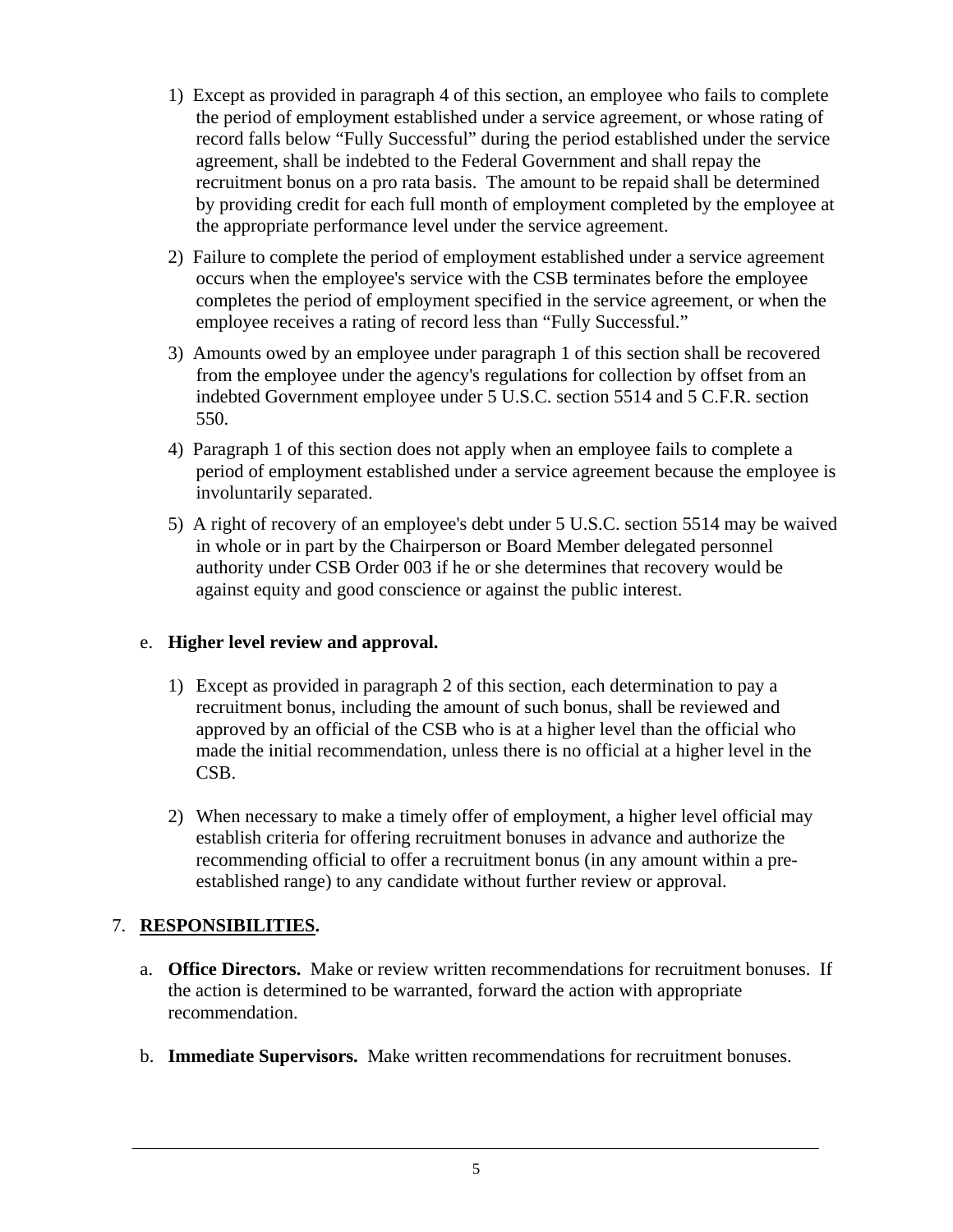- c. **Candidate.** For recruitment bonuses, completes the service agreement included as Appendix B to this order and provides it to the appropriate office director or supervisor.
- 8. **RECORDS & REPORTS.** The CSB shall keep a record of each determination required in connection with a recruitment bonus. The Chairperson or a designee is responsible for timely preparing a report to OPM on the use of bonuses/allowances the previous fiscal year as a part of the CSB's regular submission to OPM's Central Personnel Data File.
- 9. **REVIEW & UPDATE.** At least once per year, the Human Resources Director will meet with the Director of Financial Operations and the Chairperson to review expenditures under this order. The Human Resources Director will be responsible for reviewing this policy annually to determine if there are any required changes. The Human Resources Director will provide a brief report (one page maximum) to the Chairperson no later than November  $1<sup>st</sup>$  of each fiscal year setting forth any proposed revisions.

## **UNITED STATES CHEMICAL SAFETY AND HAZARD INVESTIGATION BOARD**

April 24, 2000; Amended, October 25, 2007.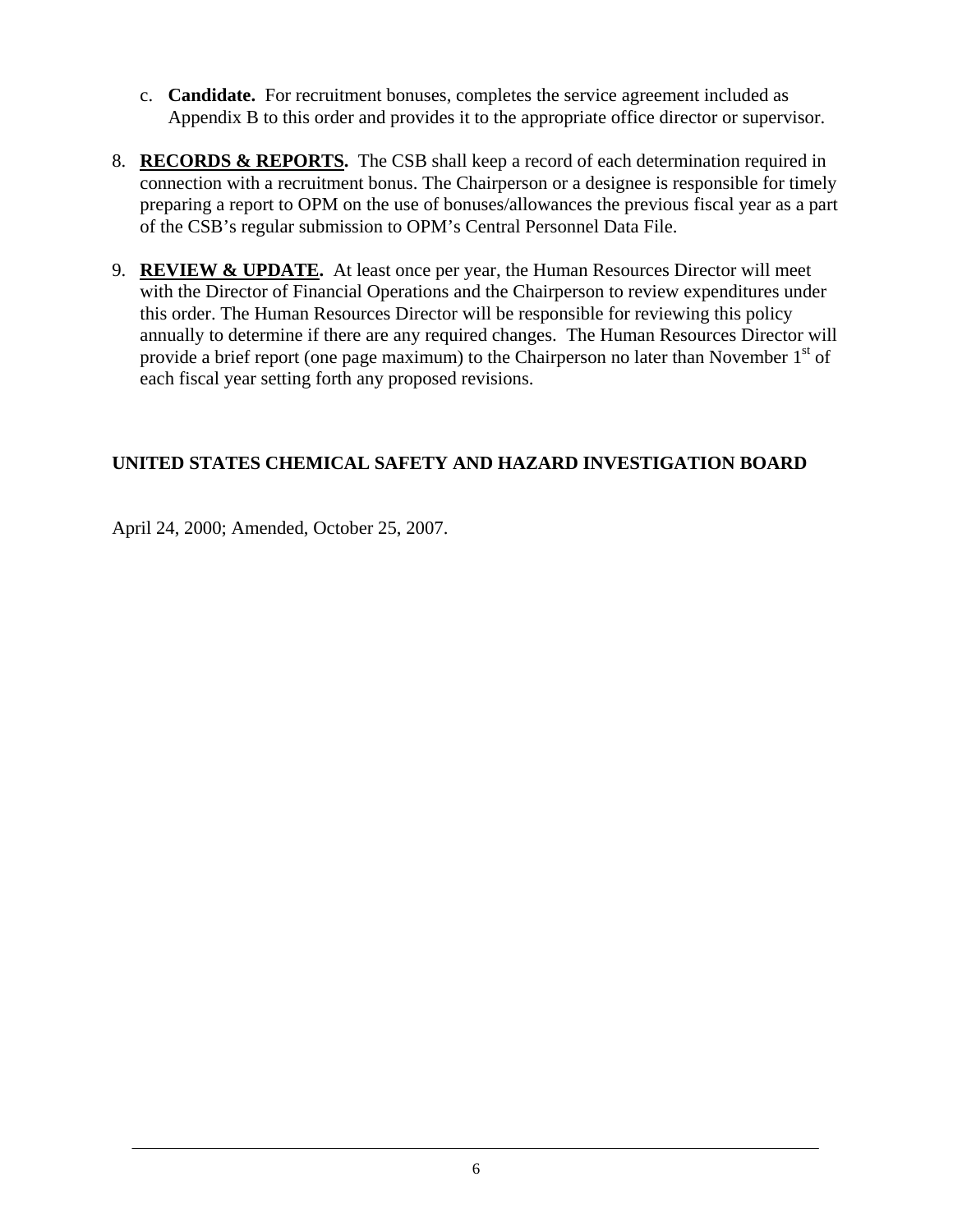# **APPENDIX A**

**CRITERIA FOR PAYMENT OF BONUS RECOMMENDATIONS --- Each bonus paid shall be based on a written determination that in the absence of the bonus, the CSB would encounter difficulty in filling the position with a high quality candidate. In determining whether a bonus should be paid and the amount of the payment, consider the factors below and address those that are applicable in Item 5 on the form on the next page. The recommending official is responsible for completing this form and submitting it to the appropriate officials for review, along with the SF-52 (request for personnel action). (Bonuses cannot exceed 25% of basic pay.)** 

#### **Recruitment Bonuses**

- a. The success of recent efforts to recruit high quality candidates for similar positions, including indicators such as offer acceptance rates, the proportion of positions filled, and the length of time required to fill similar positions.
- b. Recent turnover in similar positions.
- c. Labor market factors that may affect the ability of the CSB to recruit high quality internal or external candidates for similar positions now or in the future (may include factors as salary ranges of comparable positions, scarcity of skills, emerging technology, etc.).
- d. Special qualifications needed for the position.
- e. For recruitment bonuses, the practicality of using the superior qualifications appointment alone or in combination with a recruitment bonus.
- f. Funding availability.
- g. Attractiveness of the duty station in such terms as remoteness, cost of living, community amenities, etc.
- h. Urgency to fill the position.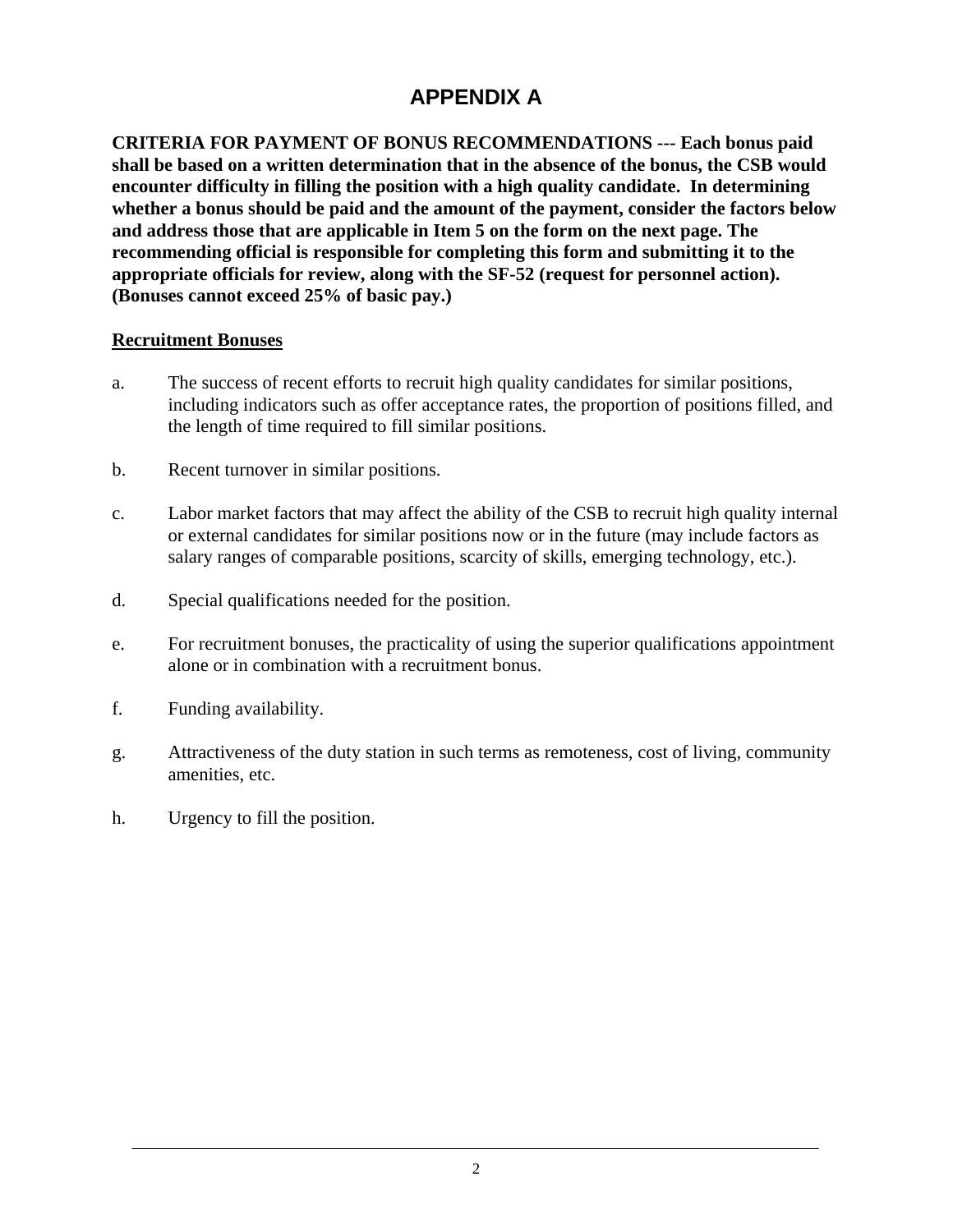## **RECOMMENDATION AND APPROVAL OF RECRUITMENT BONUS**

1. Name of Employee/Candidate:

2. a. Current: Title, Pay Plan, Grade, Step, Salary:\_\_\_\_\_\_\_\_\_\_\_\_\_\_\_\_\_\_\_\_\_\_\_\_\_\_\_\_\_\_\_\_\_\_ b. Proposed: Title, Pay Plan, Grade, Step, Salary: 3. a. Current Organization:\_\_\_\_\_\_\_\_\_\_\_\_\_\_\_\_\_\_\_\_\_\_\_\_\_\_\_\_\_\_\_\_\_\_\_\_\_\_\_\_\_\_\_\_\_\_\_\_\_\_\_\_\_ b. Proposed Organization: 4. Amount or Percentage of Basic Pay Recommended: (check one)  **/ / Recruitment Bonus** (\$ or %)\_\_\_\_\_\_\_\_\_\_ 5. Justification (Attach memo or additional page.)  $\overline{\phantom{a}}$  , and the contract of the contract of the contract of the contract of the contract of the contract of the contract of the contract of the contract of the contract of the contract of the contract of the contrac Signature of Immediate Supervisor (If applicable) Date \_\_\_\_\_\_\_\_\_\_\_\_\_\_\_\_\_\_\_\_\_\_\_\_\_\_\_\_\_\_\_\_\_\_\_\_\_\_\_\_\_\_\_\_\_\_\_\_ \_\_\_\_\_\_\_\_\_\_\_\_ Signature of Office Director Date

/ / Approve / / Disapprove

\_\_\_\_\_\_\_\_\_\_\_\_\_\_\_\_\_\_\_\_\_\_\_\_\_\_\_\_\_\_\_\_\_\_\_\_\_\_\_\_\_\_\_\_\_\_\_\_ Signature of Chairperson or Board Member Delegated personnel Authority under Board Order 003

Date

 $\overline{\phantom{a}}$  , where  $\overline{\phantom{a}}$